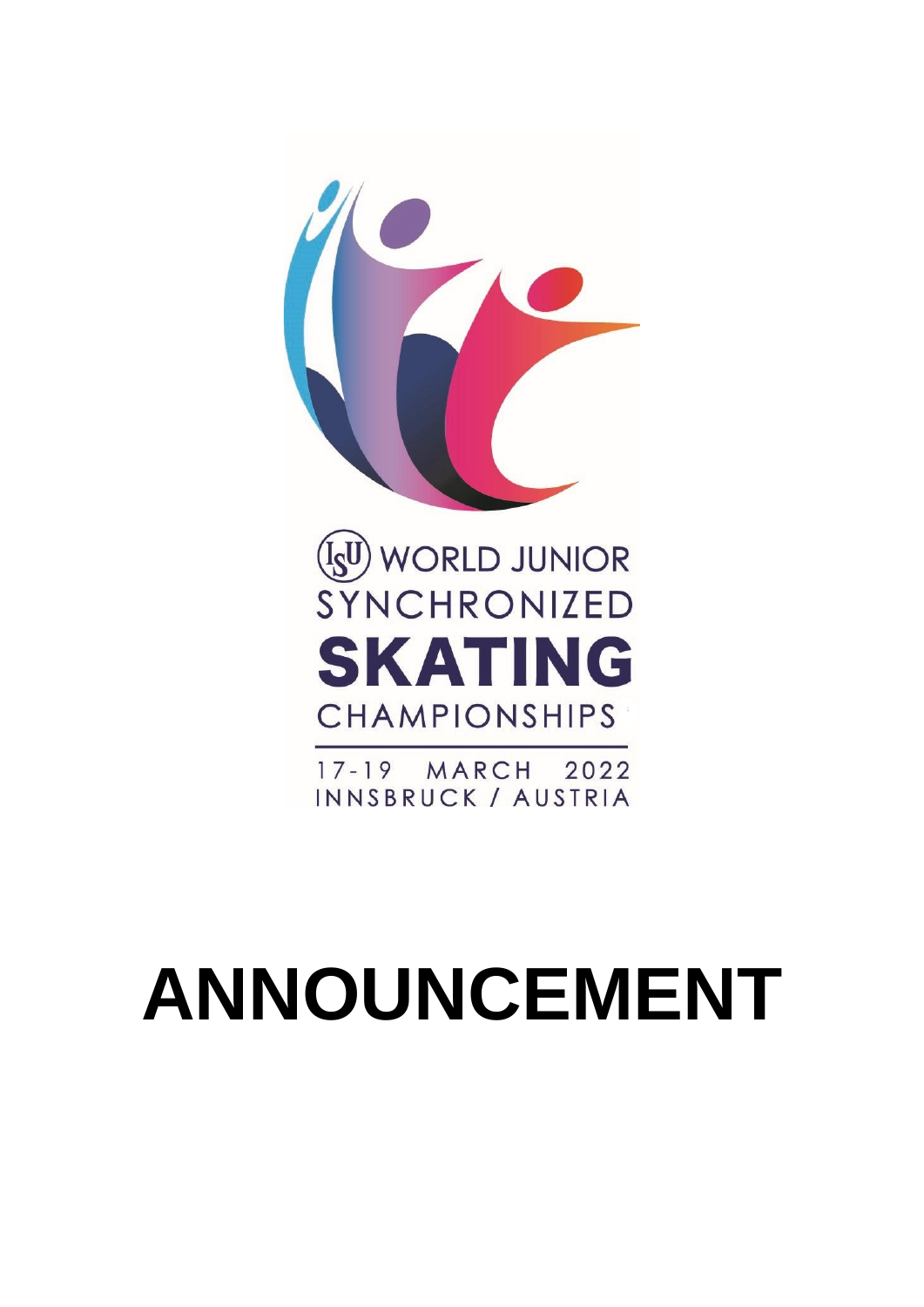## **1. General Regulations**

First and foremost, the following information is subject to a timely normalization of the coronavirus situation allowing the safe organization of the ISU Championships this winter. The ISU is closely monitoring the respective developments in consultation with the organizing ISU Members and with the expectation and hope that the situation will be restored to normal as quickly as possible. The ISU World Junior Synchronized Skating Championships 2022 will be subject to the local entry, travel and sanitary measures as well as subject to compliance with the ISU Guidelines for ISU Figure Skating Events during the Covid-19 pandemic [\(https://www.isu.org/inside-isu/covid-19\)](https://www.isu.org/inside-isu/covid-19) in place before and during the respective event. The ISU will inform ISU Members in case of any development or related decision.

The ISU World Junior Synchronized Skating Championships 2022 is an event of the International Skating Union (ISU) and will be conducted in accordance with the ISU Constitution and General Regulations 2021 ISU Special Regulations and Technical Rules Synchronized Skating 2021, as well as all pertinent ISU Communications.

Participation in the ISU World Junior Synchronized Skating Championships 2022 is open to all Teams who belong to an ISU Member, Rule 130, paragraph 7) and qualify with regard to eligibility according to Rule 102, provided the ages fall within the limits specified in Rule 108, paragraph 4 b) and they meet the participation, citizenship and residency requirements according to Rule 109, paragraphs 1 and 2 d) and ISU Communication 2030 (or any update of this Communication).

Each participating team must consist of sixteen (16) skaters and may have up to a maximum of four (4) alternates listed on the Team Entry Form (Rule 800, paragraph 2 b) and c)).

### **2. Technical Data**

The ISU World Junior Synchronized Skating Championships 2022 will take place at the **Olympiaworld Innsbruck**. Official practices will also take place at the **Tiroler Wasserkraft Arena**. Both rinks are indoor, heated, air conditioned and artificial ice rinks with an ice surface of 30m x 60m. The main arena and the practice arena are located next to each other in the same building.

| <b>SHORT PROGRAM</b> | Duration: 2 minutes and 50 seconds, but may be less,                                                                                                                                                                                                                       |  |
|----------------------|----------------------------------------------------------------------------------------------------------------------------------------------------------------------------------------------------------------------------------------------------------------------------|--|
|                      | The General Short Program Elements and requirements are listed in<br>Rule 991, paragraphs 1 a), 2 and 3, Rule 992, paragraphs 1 a), 2 a)<br>and 3 a). The Short Program Elements and Requirements to be<br>skated for Season 2019/20 are listed in ISU Communication 2236. |  |
| <b>FREE SKATING</b>  | Duration: 3 minutes and 30 seconds $+/-$ 10 seconds                                                                                                                                                                                                                        |  |
|                      | The Well Balanced Program Requirements are listed in Rule 991,<br>paragraphs 1 b), 2 and 4, Rule 992, paragraph 1 b), 2 b) and 3. The<br>Free Skating Elements and Requirements to be skated for Season<br>2019/20 are listed in ISU Communication 2236.                   |  |

### **3. Entries**

#### **3.1 General**

All entries for the ISU World Junior Synchronized Skating Championships 2022, must be done through the **ISU Online Registration System (ORS)** by the deadline indicated. Hotel and travel information should also be entered into ORS, as well as bank information. Declarations will need to be uploaded to the ORS as well.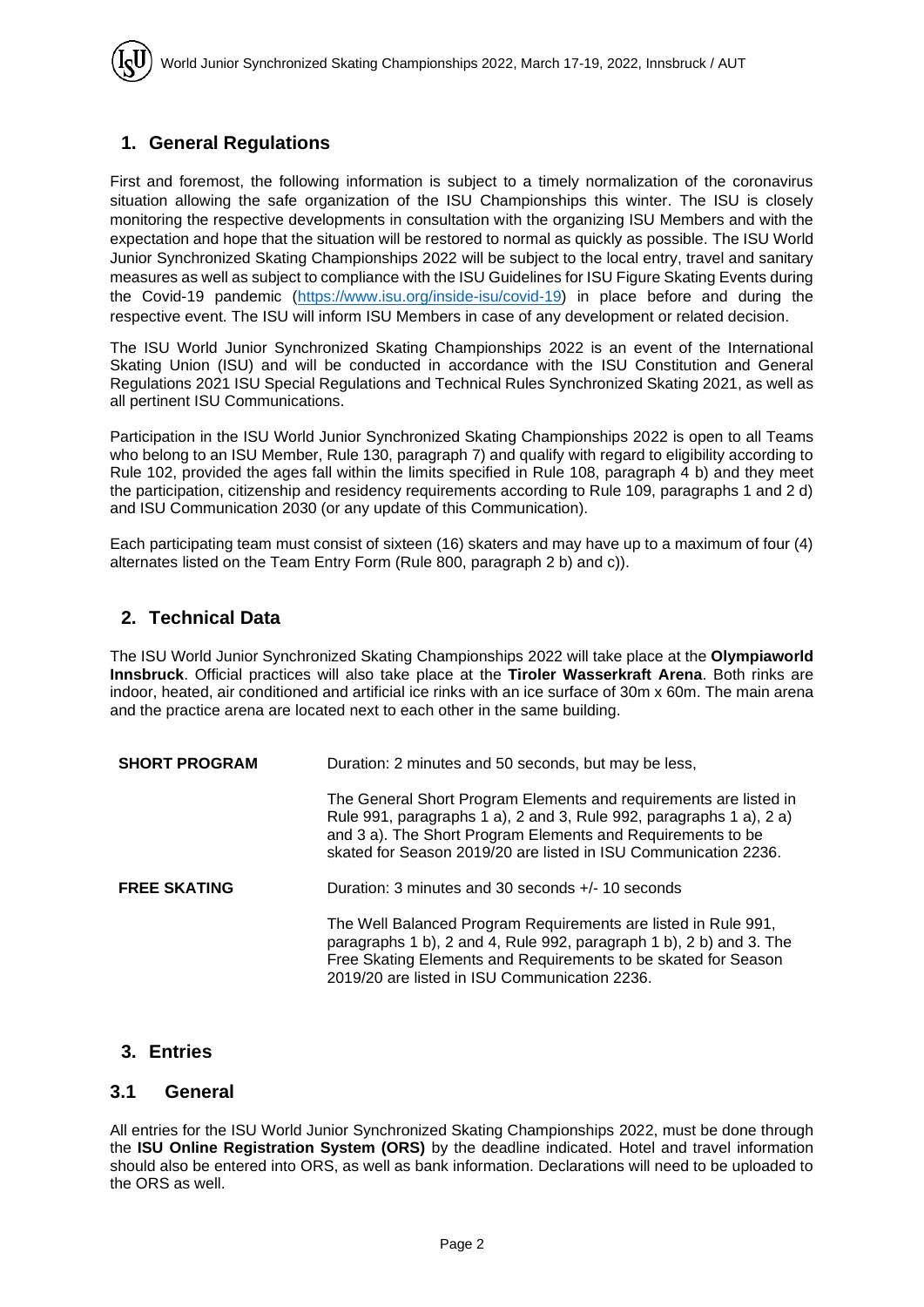## **3.2 Entries of Teams**

In accordance with Rule 868, the Entries by names must be made via the ISU Online Registration System (ORS):

**<https://fms.sportresult.com/isu>**

and will be submitted via the ORS simultaneously to the: **Organizing Committee** E-mail: [office@skateaustria.events](mailto:office@skateaustria.events)

and to

#### **ISU Secretariat**

E-mail: [entries@isu.ch](mailto:entries@isu.ch)

no later than **Thursday, February 24, 2022 – 20:00h, Innsbruck, AUT time** (see Rule 868, paragraphs 1 and 5).

Preliminary entries (by number) must reach the ISU Secretariat and the Organizing Committee no later than **Tuesday, October 1, 2021**.

**Please note that for all persons entered by the Members, the procedures in regard to the Declaration for Competitors and Officials entering ISU Events in accordance with ISU General Regulations 2021, Rule 131 as outlined in ISU Communication 1876, point 16 (or any update of this Communication) need to be strictly observed.** 

### **3.3 Entries of the Official Team Delegations**

Official entries of the Team Leaders, Team Managers, Coaches, Member Press Officer, Team Medical Personnel and the partner or relative of a Judge will be accepted.

Accreditation will be provided to those who are officially accepted by the Organizing Committee.

Please be advised that accreditation will be given to:

- Official Team Delegations composed of Skaters, Team Leaders (1 per country), Team Managers (1 per Team), Official Coaches (2 per Team), Team Medical Personnel (2 per Team – OC will request a certificate prior to accreditation), Member Press Officer (1 per country)
- Team Officials (2 per country including the President).

The names of all team members must be submitted via the ISU Online Registration System (ORS) and must reach the Organizing Committee and the ISU Secretariat not later than **Thursday, February 24, 2022 – 20:00h Innsbruck, AUT time**.

### **4. Judges**

### **4.1 Nomination of Judges for the Judges Draw**

As indicated in Communication 2395. the result of draw for Judges for the ISU World Junior Synchronized Skating Championships 2021 will be used for the ISU World Junior Synchronized Skating Championships 2022 (details see ISU Communication 2332, point 6).

Members having been drawn to send Judges to the ISU World Junior Synchronized Skating Championships 2020 must submit their Judges via the ISU Online Registration System (ORS) and reach the Organizing Committee and the ISU Secretariat not later than **Thursday, February 24, 2022 – 20:00h Innsbruck, AUT time**.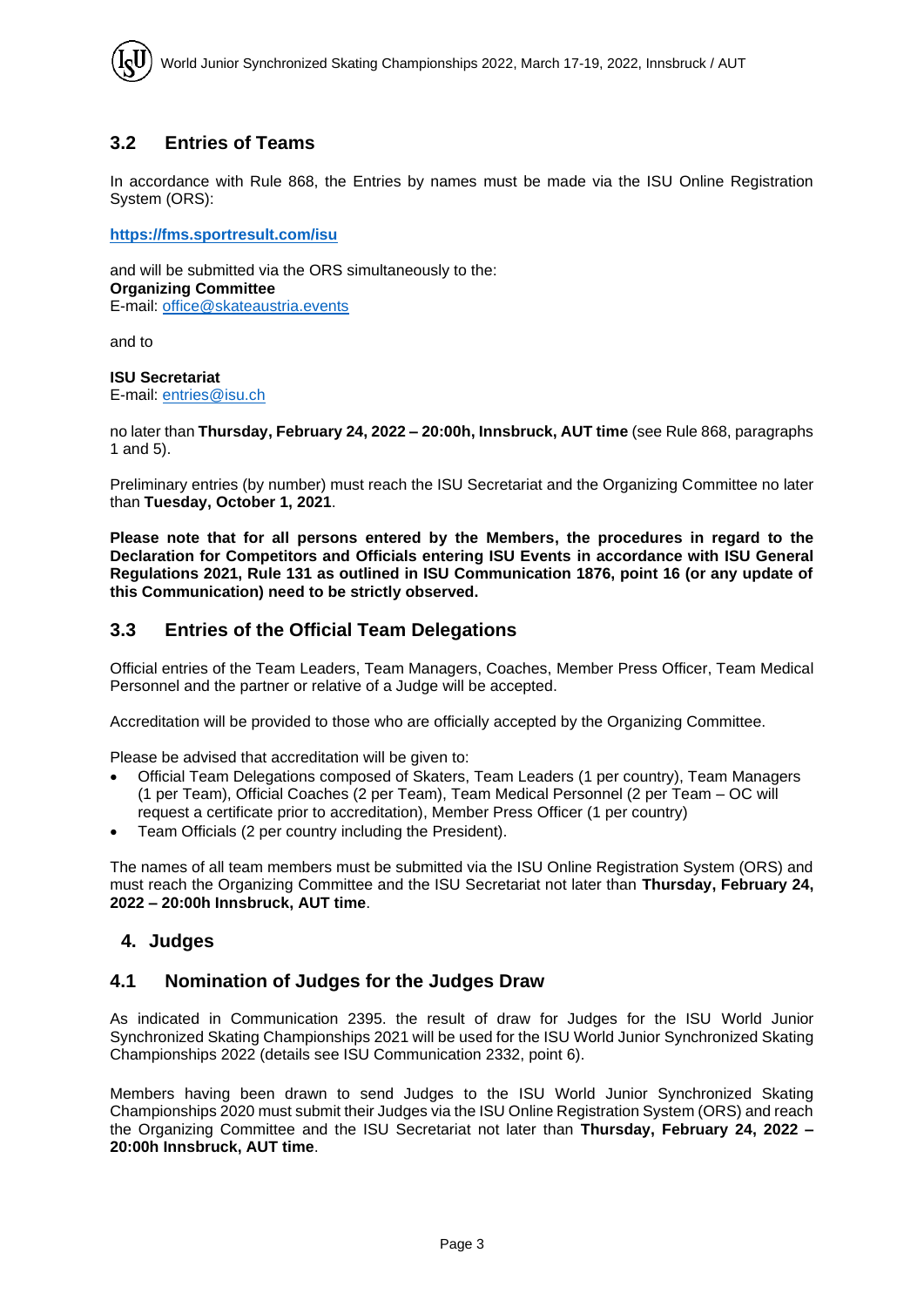## **4.2 Meetings for ISU Event Officials and Judges**

The Initial Judges Meetings will be held on **Thursday, March 17, 2022**. The draw for the seating order of the panels of Judges will be made 45 min. prior to each segment. Subsequent draws, as required, will be made at the Olympiaworld Innsbruck in the judges' room. A detailed draw schedule will be published on site.

Please see the dates and times for all other official meetings for Technical Panels (before and after the respective event), Referees and Technical Controllers Meeting and Judges Round Table Discussions in paragraph 17 Schedule of Events. ISU Event Officials and Judges are responsible to make their travel arrangements in order to be able to attend the respective meetings. If any other party makes the flight arrangements, the ISU Event Officials and the Judges are responsible to check if such arrangements are in line with the detailed schedule as mentioned under paragraph 17.

## **5. Meals, Lodging and Travel Expenses**

In accordance with ISU General Regulations 2021, Rule 137, the Organizing Committee will provide and cover the expenses for rooms and meals for the Technical Controller, Technical Specialists, Data and Replay Operators, as well as Referees and Judges beginning with dinner on **Wednesday, March 16, 2022** and ending with breakfast **on Monday, March 21, 2022.**

#### **All rooms ordered for any person (if paid by the organiser or the member federation) are subject to the cancellation policy as outlined in the first information.**

Travel expenses will be paid in accordance with ISU General Regulations 2021, Rule 137. Out of pocket expenses for the Referee, Technical Controller, Technical Specialists, Data and Replay Operator and Judges will be paid in accordance with ISU Communication 2096 or any update. These expenses will be provided at the time of accreditation.

All extra expenses incurred by any Official will be the responsibility of that person. Should any Official arrive at the hotel before or stay after the period described above, their room costs and expenses will be their responsibility and must be paid upon arrival.

### **6. Practice**

Official Practice for Teams will begin on **Thursday, March 17, 2022**. The detailed schedule will be issued at the time of registration. Rule 960, paragraph 4 must be observed.

### **7. Music**

In accordance with Rule 823 in the ISU Special Regulations Synchronized Skating 2021, the following method to submit the Competitor's music to the Organizing Committee must be followed:

• the ISU Member is responsible for submitting their Team's music as direct attachment to an email to the Organizing Committee [\(music@skateaustria.events\)](mailto:music@skateaustria.events) until **Thursday, March 10, 2022**.

Please note: *some music files might exceed the size of a regular email. In this case, an emailbased transfer service which allows to send large files could be used to send the file to the OC.*

• each submission shall be labelled with the name of the ISU Member, segment and the name(s) of the Team(s):

Example: GER\_SP\_TEAM-Name SUI FS TEAM-Name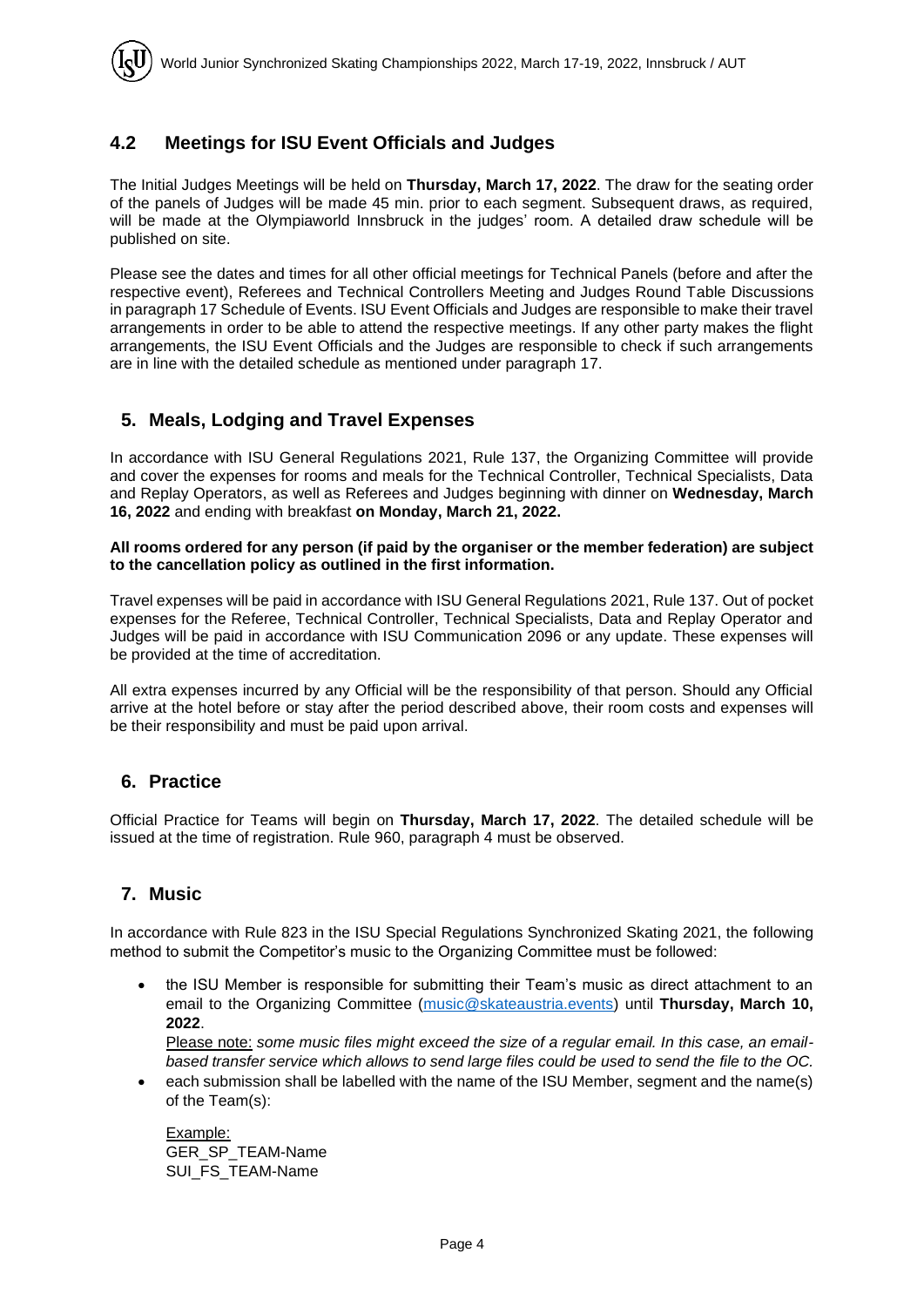- the music files must be sent as **WAV or MP3** file formats. Any other format is not acceptable. Please note: *Files in MP3 format may have a significant difference in the music quality when reproduced. The Organizing Committee in this case is not responsible if the music quality would be insufficient.*
- Each Team must have an own back-up drive (USB Stick) for each program in the format of a WAV or MP3 file.
- The exact running time of the music (not skating time) must be communicated to the Organizing Committee when submitting the music and shall be certified by the Coach/Team Leader/Team Manager at the time of registration.
- During the 1<sup>st</sup> Official Practice, the music will be played as indicated in the Practice Schedule and will allow to verify the correctness of the submitted music. If there is an issue with the music, the Team Leader/Team Manager/Coach may be allowed to change the music by presenting an acceptable reproduction to the Organizing Committee's Music Team (USB Stick with file format of WAV or MP3 file).

If the music files have been submitted within the above-mentioned deadline to the Organizing Committee, then the music team of the Organizing Committee is entirely responsible for the correct execution of the music. In case of issues with submitted music files the Organizing Committee may request at the time of registration a secondary copy of the music files. In case the music files have not been submitted in time to the Organizing Committee, the Team(s) must present their music latest at the time of registration on the above defined mean and in the defined format.

Please note: CDs will **not** be accepted by the Organizing Committee.

The titles, composers and orchestras of the music to be used for the Short Program and Free Skating must all be entered for each Team through the ISU Portal by March 17, 2022.

If music information is not complete and/or the music is not provided, accreditation will not be given.

The Planned Program Content must also be entered by the ISU Member or the Team(s) on the dedicated ISU platform (ISU Portal). It is mandatory that the Program Content information be filled in precisely by each Team in English using the terminology for the elements listed in the respective ISU Communication.

## **8. Arrival & Departure of Participants**

All ISU Event Officials, Judges, Members of the Official Team Delegation taking part in the ISU World Junior Synchronized Skating Championships 2022 are requested to inform the Organizing Committee as soon as possible, but no later than **Thursday, February 24, 2022** about the names of the airline, flight numbers, dates and time of arrival in **Innsbruck Airport (INN)**. Those arriving by train should indicate the time of arrival at Innsbruck Station.

These locations are considered as the official arrival/departure point for the ISU World Junior Synchronized Skating Championships 2022, from where a shuttle transfer will be organized for ISU Officials and Judges. Transport for the Team Delegation is the responsibility of the team and further details can be found in the First Information.

The detailed travel information needs to be submitted via the ISU Online Registration System (ORS).

### **9. Registration**

All ISU Event Officials, Judges, Guests and Members of the Official Team Delegation taking part in the ISU World Junior Synchronized Skating Championships 2022 are requested to register at the **Accreditation Center at Olympiaworld Innsbruck** starting on **Wednesday, March 16, 2022**.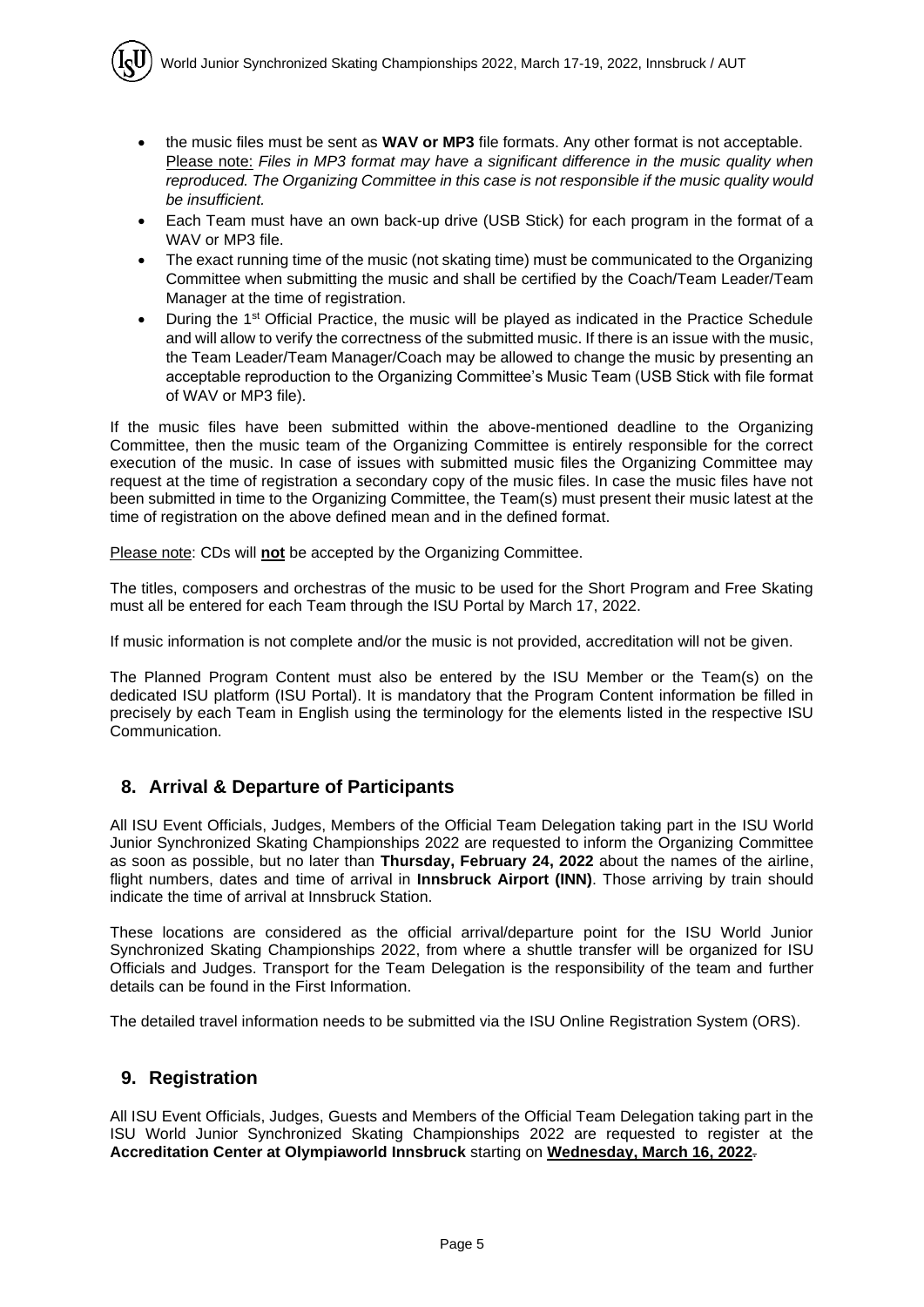For accreditation purposes, all the mentioned persons, except the ISU Office Holders, Officials and Guests, must submit in ORS, no later than **Thursday, February 24, 2022**, a digital passport type colour photograph of all Team Members. The Team Leaders/Managers are requested to bring copies of passports of all the skaters (a Team-folder, sorted in alphabetical order) and present all the passports at the time of registration.

## **10.Hotels**

Hotel information will be available in the first information document which will be forwarded to the ISU Members at the time of publication of this announcement. Hotel capacities can only be booked via the Organizing Committee. Hotel reservation requests need to be submitted via the ISU Online Registration System (ORS).

The hotel will not accept reservations for rooms directly. The Organizing Committee will assign the hotel to the Teams in accordance with their rooming list once the request is received. Hotels will be reserved on the first come – first serve basis.

The Organizing Committee cannot guarantee any accommodation for preliminary requests which are submitted after **October 1, 2022.** 

The Organizing Committee will confirm each request with the designated Team Manager/Team Leader/Federation. Upon receipt of the reservation confirmation, the Team Manager/Team Leader/Federation must transfer the advance deposits of 50% for all reservations to the Organizing Committee by **December 1, 2021 at the latest**.

The remaining 50% are to be paid latest upon arrival although advance payments to the OC are welcome.

## **11.Transportation**

There will be a shuttle service for all Officials starting on **Thursday, March 17, 2022**, between the official ISU hotel and the Olympiaworld Innsbruck.

## **12.Liability & Insurance**

In accordance with Rule 119, it is the sole responsibility of each member participating in the ISU Events, to provide medical and accident insurance for their Athletes, Officials and all other Members of the Member's Team. Such insurance must assure full medical attendance and also the return to the home country by air transport or by other expeditious means of the ill or injured person.

The ISU and the Organizing Committee assumes no responsibility for or liability with respect to bodily or personal injury or property damage incurred in connection with the Championships by Competitors and Officials.

## **13.Anti-Doping Controls**

The Anti-Doping tests will be conducted in accordance with the current ISU Anti-Doping Rules & Procedures (ISU Communications 2344 and 2366 or any further update of these Communications).

## **14.Title and Medals**

The winner will bear the title According to ISU Regulations, Rule 133: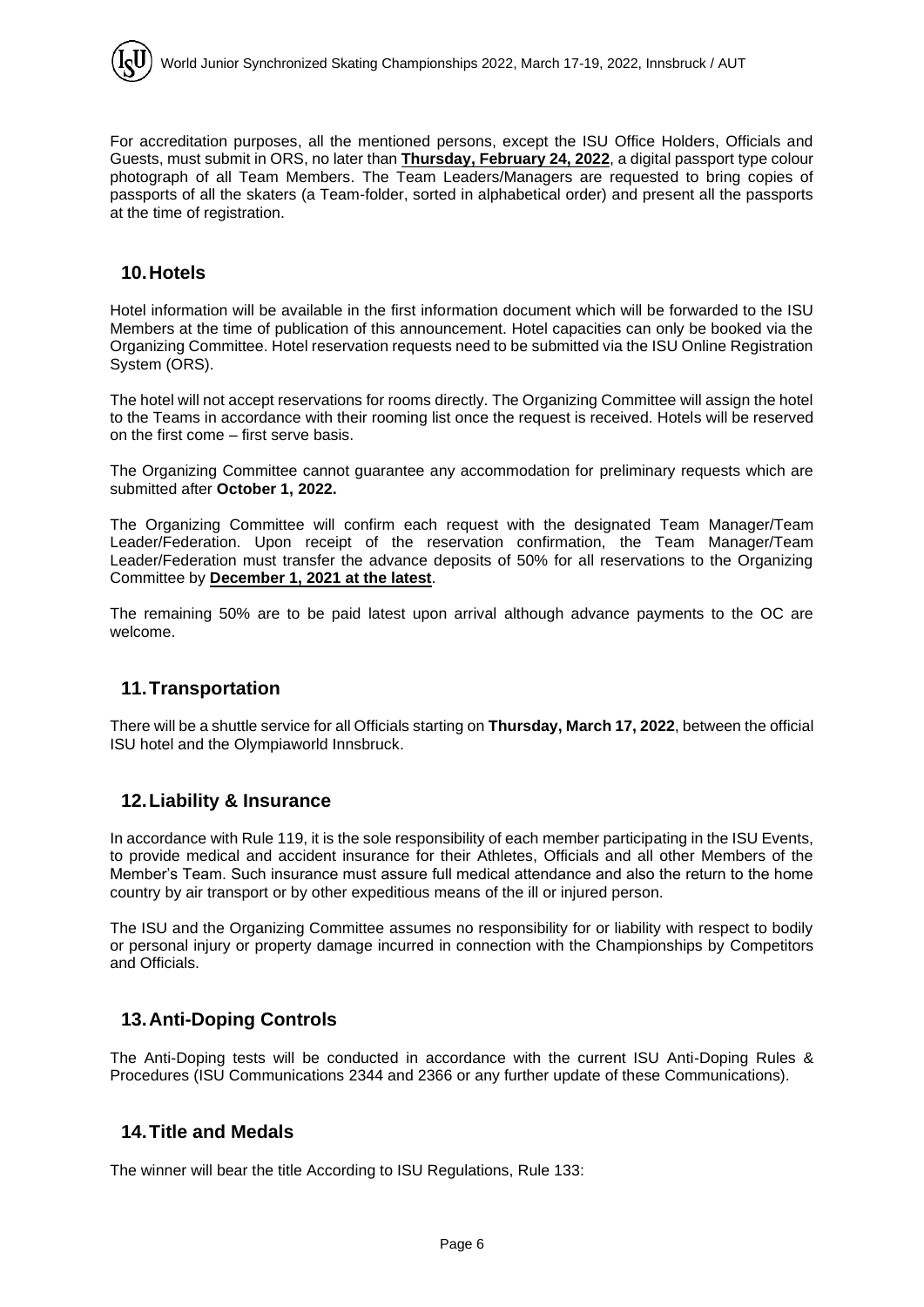The Representative of the ISU awards to the third- and second-placed Team Captains the bronze and silver ISU Synchronized Skating medal(s) and to the Champions Team Captain the Synchronized Skating gold ISU medal(s).

After the completion of each Segment of every event (Short Program and Free Skating), the Referee shall present a small ISU bronze, silver and gold medal to the third-placed Team Captain, second-placed Team Captain and the winners Team Captain respectively in each discipline, but no anthem shall be played or flags hoisted.

## **15.Information**

For further information, please contact:

**ISU World Junior Synchronized Skating Championships 2022 Organizing Committee Skate Austria Events** [office@skateaustria.events](mailto:office@skateaustria.events) Phone: +43 676 6382241 or +43 1 505 75 35

## **16. Covid-19**

During the current Covid-19 pandemic the health and safety of all participants at ISU Events including the athletes, team members, officials, volunteers, service providers, guests, broadcasters, media, and spectators needs to be given additional attention.

Therefore, the ISU has created some Guidelines to help ISU Event Organizers. These ISU Guidelines describe the **minimum** sanitary measures that must be put in place to host an ISU Event during the COVID-19 pandemic.

These Guidelines do not, in any case, supersede additional requirements established by the National or Local Public Health Authorities of the hosting country which must be implemented in full.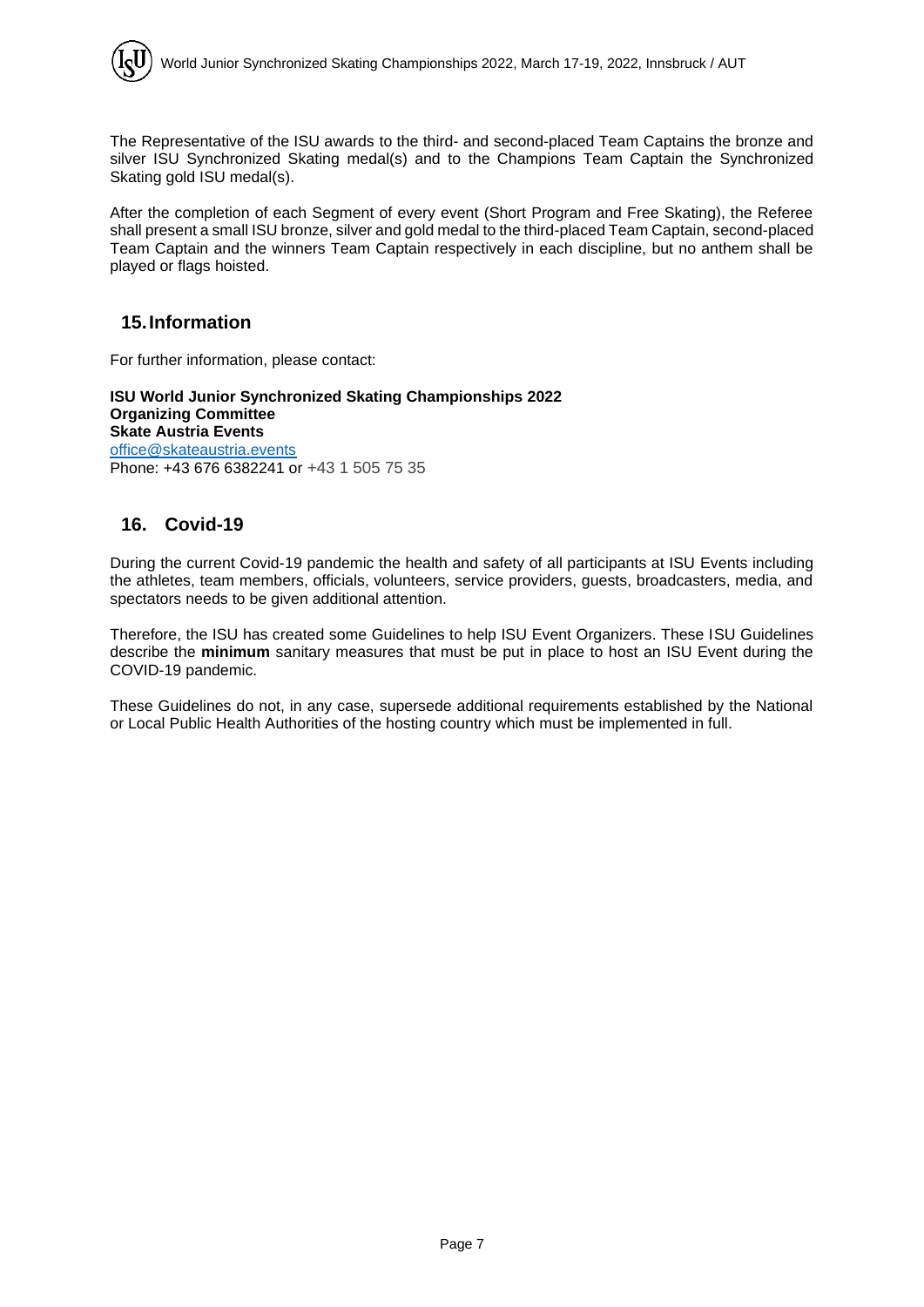# **17.Preliminary Event Schedule - (Subject to change)**

| <b>DATE</b>                  | <b>TIME</b> | <b>EVENT</b>                           |  |
|------------------------------|-------------|----------------------------------------|--|
| Wednesday,<br>March 16, 2022 | All day     | Arrivals and Accreditation             |  |
|                              | 19:00       | <b>Coaches Meeting</b>                 |  |
| Thursday,<br>March 17, 2022  | All day     | <b>Official Practice</b>               |  |
|                              | 08:00       | <b>Technical Panel Meeting</b>         |  |
|                              | 10:00       | <b>Team Leaders Meeting</b>            |  |
|                              | 11.15       | <b>Medical Meeting</b>                 |  |
|                              | 14:45       | Referee & Technical Controller Meeting |  |
|                              | 15:30       | Initial Judges Meeting                 |  |
|                              | 19:00       | Opening Ceremony & Draw Ceremony       |  |
|                              | 20:30       | ISU and Judges Dinner (TBC)            |  |
| Friday,<br>March 18, 2022    | 09:30       | <b>Official Practice</b>               |  |
|                              | 16:00       | <b>Opening Ceremony</b>                |  |
|                              | 17:00       | <b>Competition Short Program</b>       |  |
| Saturday,<br>March 19, 2022  | 07:30       | <b>Official Practice</b>               |  |
|                              | 14:30       | <b>Competition Free Skating</b>        |  |
|                              |             | <b>Victory Ceremony</b>                |  |
|                              | 19:15       | <b>Technical Panel Review Meeting</b>  |  |
|                              | 20:30       | Closing Party (Skaters) (TBC)          |  |
|                              | 20:30       | <b>Farewell Dinner Officials (TBC)</b> |  |
| Sunday,<br>March 20, 2022    | All day     | Departures                             |  |
|                              | 08:00       | Judges Round Table Discussion          |  |